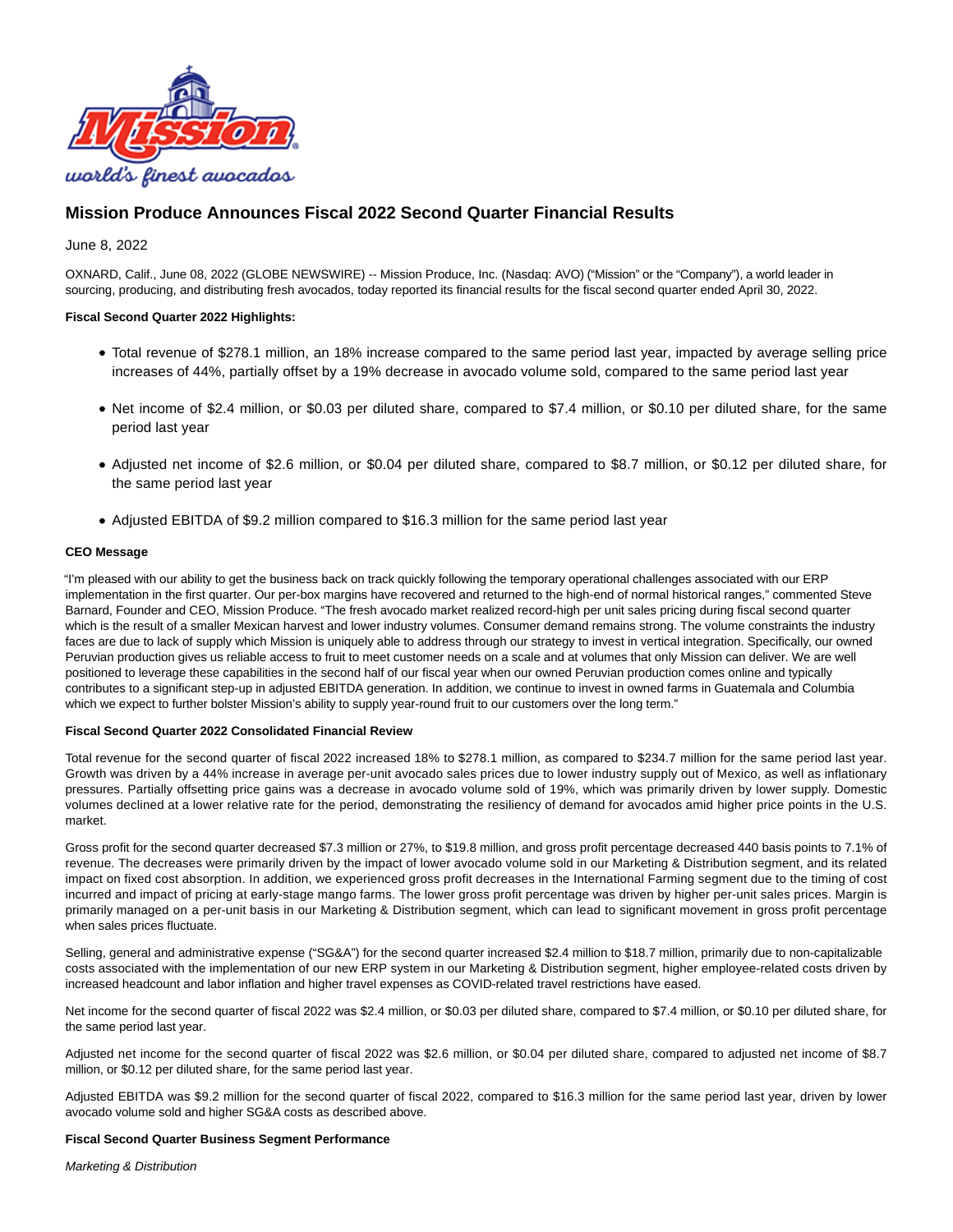Net sales in the Marketing & Distribution segment increased 18% to \$273.7 million for the quarter, due to the same drivers impacting consolidated revenue.

Segment adjusted EBITDA decreased \$4.5 million or 28% to \$11.7 million, due to the same drivers impacting consolidated adjusted EBITDA.

#### International Farming

Substantially all sales of fruit from the International Farming segment are to the Marketing and Distribution segment, with the remainder of revenue largely derived from services provided to third parties. Affiliated sales are concentrated in the second half of the fiscal year in alignment with the Peruvian avocado harvest season, which typically runs from April through August of each year. As a result, adjusted EBITDA for International Farming is generally concentrated in the third and fourth quarters of the fiscal year in alignment with sales. The Company operates approximately 300 hectares of mangos in Peru that are largely in an early-stage of production. The timing of the mango harvest is concentrated in the fiscal second quarter and, as a result, mangos have a more pronounced impact on segment financial performance during this timeframe.

Net sales in our International Farming segment increased \$2.1 million or 91% in the three months ended April 30, 2022, due to higher third-party service revenue and higher mango harvest volumes compared to the same period last year.

Segment adjusted EBITDA was \$(2.5) million primarily due to the timing of cost incurred and impact of pricing at early-stage mango farms.

#### **Balance Sheet and Cash Flow**

Cash and cash equivalents were \$21.4 million as of April 30, 2022 compared to \$84.5 million as of October 31, 2021.

The Company's operating cash flows are seasonal in nature and can be temporarily influenced by working capital shifts resulting from varying payment terms to growers in different source regions. In addition, the Company is building its growing crops inventory in its International Farming segment during the first half of the year for ultimate harvest and sale that will occur during the second half of the fiscal year. While these increases in working capital can cause operating cash flows to be unfavorable in individual quarters, it is not indicative of operating cash performance that management expects to realize for the full year.

Net cash used in operating activities was higher by \$16.8 million for the six months ended April 30, 2022 compared to the respective period last year, reflecting the net loss in fiscal 2022, partially offset by favorable net change in working capital. Within working capital, favorable changes in grower payables were partially offset by unfavorable changes in inventory. Changes in grower payables were due to higher fruit prices compared to prior year. Changes in inventory were due to increased per-box value of fruit on hand in North America and higher growing crop inventory in Peru, driven by inflationary pressures on farming costs and additional productive acreage, compared to last year.

Capital expenditures were \$29.1 million for the six months ended April 30, 2022, compared to \$46.8 million in the same period last year. Current year expenditures were concentrated in the purchase of farmland in Peru as well as land improvements and orchard development in Peru and Guatemala.

#### **Outlook**

For the fiscal third quarter of fiscal year 2022, the Company is providing the following industry update to inform modeling assumptions:

- The industry is expecting third quarter volumes to increase sequentially, but remain lower by approximately 10-15% versus the prior year period, primarily due to ongoing supply constraints in Mexico that are not expected to alleviate until the fiscal fourth quarter. Third quarter supply pressure will be partially offset by higher supply from Peru and California.
- Based on the expectation for sequentially improving volumes, the Company believes that the pricing environment should begin to rationalize during fiscal third quarter.

#### **Conference Call and Webcast**

As previously announced, the Company will host a conference call to discuss its second quarter of fiscal 2022 financial results today at 5:00 p.m. ET. The conference call can be accessed live over the phone by dialing (877) 407-9039 or for international callers by dialing (201) 689-8470. A replay of the call will be available through June 22, 2022 by dialing (844) 512-2921 or for international callers by dialing (412) 317-6671; the passcode is 13729867.

The live audio webcast of the conference call will be accessible in the News & Events section on the Company's Investor Relations website at https://investors.missionproduce.com. An archived replay of the webcast will also be available shortly after the live event has concluded.

#### **Non-GAAP Financial Measures**

This press release contains the non-GAAP financial measures "adjusted net income" and "adjusted EBITDA." Management believes these measures provide useful information for analyzing the underlying business results. These measures are not in accordance with, nor are they a substitute for or superior to, the comparable financial measures by generally accepted accounting principles.

Adjusted net income (loss) refers to net income (loss), before stock-based compensation expense, unrealized gain (loss) on derivative financial instruments, foreign currency gain (loss), farming costs for nonproductive orchards (which represents land lease costs), noncapitalizable ERP implementation costs, transaction costs, material legal settlements, further adjusted by any special, non-recurring, or one-time items such as impairment or discrete tax charges that are distortive to results, and tax effects of these items, if any.

Adjusted EBITDA refers to net income (loss), before interest expense, income taxes, depreciation and amortization expense, stock-based compensation expense, other income (expense), and income (loss) from equity method investees, further adjusted by asset impairment and disposals, net of insurance recoveries, farming costs for nonproductive orchards (which represents land lease costs), noncapitalizable ERP implementation costs, transaction costs, material legal settlements, and any special, non-recurring, or one-time items such as impairments that are excluded from the results the CEO reviews uses to assess segment performance and results.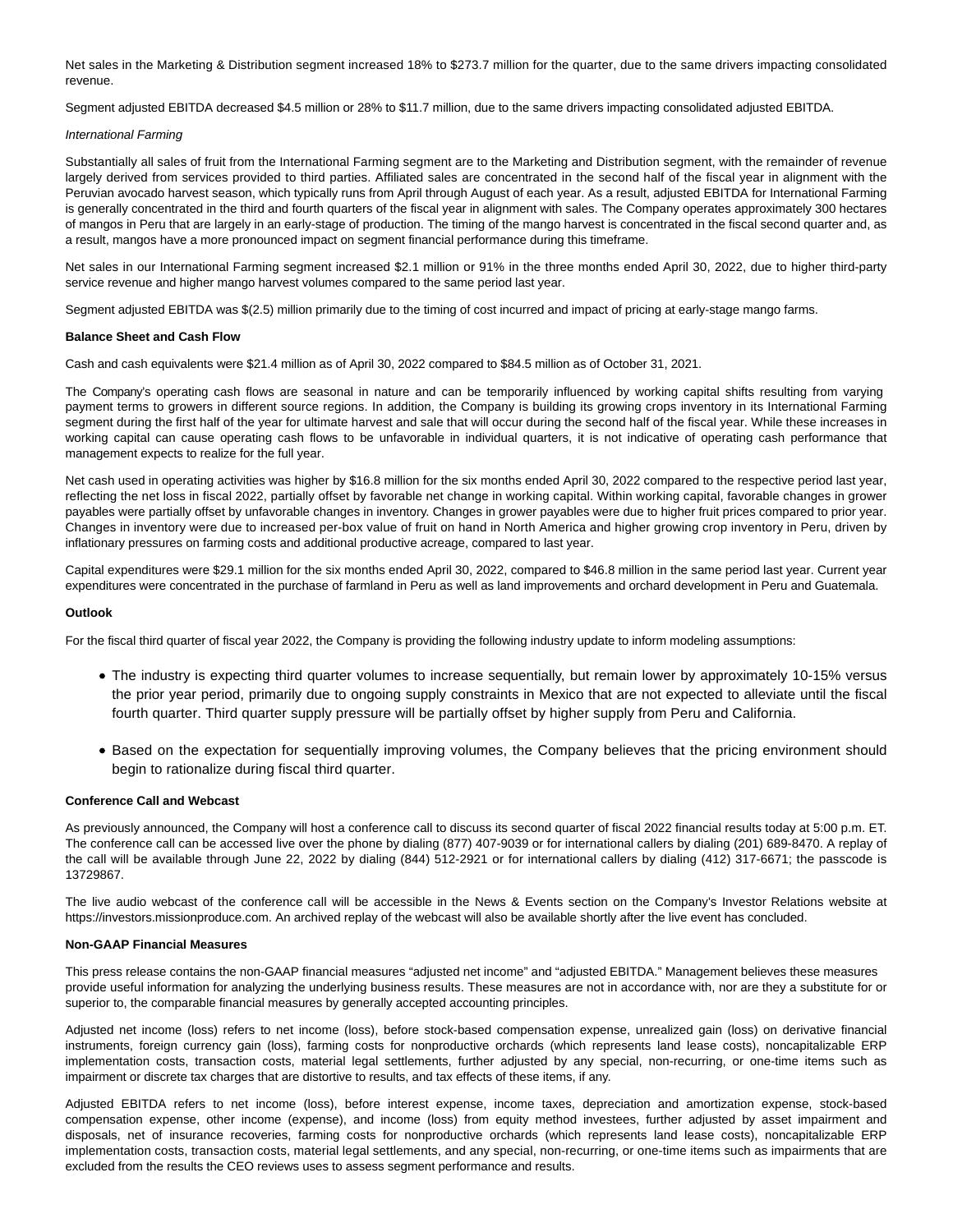Reconciliations of these non-GAAP financial measures to the most comparable GAAP measure are provided in the table at the end of this press release.

### **About Mission Produce, Inc.**

Mission Produce is a global leader in the worldwide avocado business. Since 1983, Mission Produce has been sourcing, producing and distributing fresh Hass avocados, and as of 2021, fresh mangos, to retail, wholesale and foodservice customers in over 25 countries. The vertically integrated Company owns and operates four state-of-the-art packing facilities in key growing locations globally, including California, Mexico and Peru and has additional sourcing capabilities in Chile, Colombia, the Dominican Republic, Guatemala, Brazil, Ecuador, South Africa and more, which allow the company to provide a year-round supply of premium fruit. Mission's global distribution network includes 12 forward distribution centers that are strategically positioned in key markets throughout North America, China and Europe, offering value-added services such as ripening, bagging, custom packing and logistical management. For more information, please visit www.missionproduce.com.

### **Forward-Looking Statements**

Statements in this press release that are not historical in nature are forward-looking statements that, within the meaning of the federal securities laws, including the safe harbor provisions of the Private Securities Litigation Reform Act of 1995, involve known and unknown risks and uncertainties. Words such as "may", "will", "expect", "intend", "plan", "believe", "seek", "could", "estimate", "judgment", "targeting", "should", "anticipate", "goal" and variations of these words and similar expressions, are also intended to identify forward-looking statements. The forward-looking statements in this press release address a variety of subjects, including statements about our short-term and long-term assumptions, goals and targets. Many of these assumptions relate to matters that are beyond our control and changing rapidly. Although we believe the expectations reflected in such forward-looking statements are based upon reasonable assumptions, we can give no assurances that our expectations will be attained. Readers are cautioned that actual results could differ materially from those implied by such forward-looking statements due to a variety of factors, including: limitations regarding the supply of avocados, either through purchasing or growing; the loss of one or more of our largest customers or a reduction in the level of purchases by customers; doing business internationally, including Mexican and Peruvian economic, political and/or societal conditions; fluctuations in market prices of avocados; increasing competition; inherent farming risks; variations in operating results due to the seasonality of the business; general economic conditions; the effects of the COVID-19 pandemic, including resulting economic conditions; inflationary pressures and increases in costs of commodities or other products used in our business; food safety events and recalls of our products; changes to USDA and FDA regulations, U.S. trade policy, and/or tariff and import/export regulations; restrictions due to health and safety laws; significant costs associated with compliance with environmental laws and regulations; acquisitions of other businesses; the ability of our infrastructure to handle our business needs; supply chain optimization failures or disruptions; disruption to the supply of reliable and cost-effective transportation; failure to recruit and retain key personnel and an adequate labor supply and lack of good employee relations; information system security risks, data protection breaches and systems integration issues; changes in privacy and/or information security laws, policies and/or contractual arrangements; material litigation or adverse governmental actions; failure to maintain or protect our brand; changes in tax rates or international tax legislation; risks associated with our indebtedness; the viability of an active, liquid, and orderly market for our common stock; volatility in the trading price of our common stock; concentration of control in our executive officers, directors and principal stockholders over matters submitted to stockholders for approval; limited sources of capital appreciation; significant costs associated with being a public company and the allocation of significant management resources thereto; reliance on analyst reports; failure to maintain proper and effective internal control over financial reporting; restrictions on takeover attempts in our charter documents and under Delaware law; the selection of Delaware as the exclusive forum for substantially all disputes between us and our stockholders; the Russia/Ukraine conflict; and other risks and factors discussed from time to time in our Annual and Quarterly Reports on Forms 10-K and 10-Q and in our other filings with the Securities and Exchange Commission. You can obtain copies of our SEC filings on the SEC's website at www.sec.gov. The forward-looking statements contained in this press release are made as of the date hereof and the Corporation does not intend to, nor does it assume any obligation to, update or supplement any forward-looking statements after the date hereof to reflect actual results or future events or circumstances.

You can obtain copies of our SEC filings on the SEC's website at www.sec.gov. The forward-looking statements contained in this press release are made as of the date hereof and the Corporation does not intend to, nor does it assume any obligation to, update or supplement any forward-looking statements after the date hereof to reflect actual results or future events or circumstances.

#### **Contacts:**

## **Investor Relations**

ICR Jeff Sonnek 646-277-1263 jeff.sonnek@icrinc.com

#### **Media**

Jenna Aguilera Marketing Communications Manager Mission Produce, Inc. press@missionproduce.com

#### **Condensed Consolidated Balance Sheets (Unaudited)**

| (In millions)             |     | April 30, 2022 |  |      |  |  |
|---------------------------|-----|----------------|--|------|--|--|
| <b>Assets</b>             |     |                |  |      |  |  |
| <b>Current Assets:</b>    |     |                |  |      |  |  |
| Cash and cash equivalents | \$. | 21.4           |  | 84.5 |  |  |
| Restricted cash           |     | 2.6            |  | 6.1  |  |  |
| Accounts receivable       |     |                |  |      |  |  |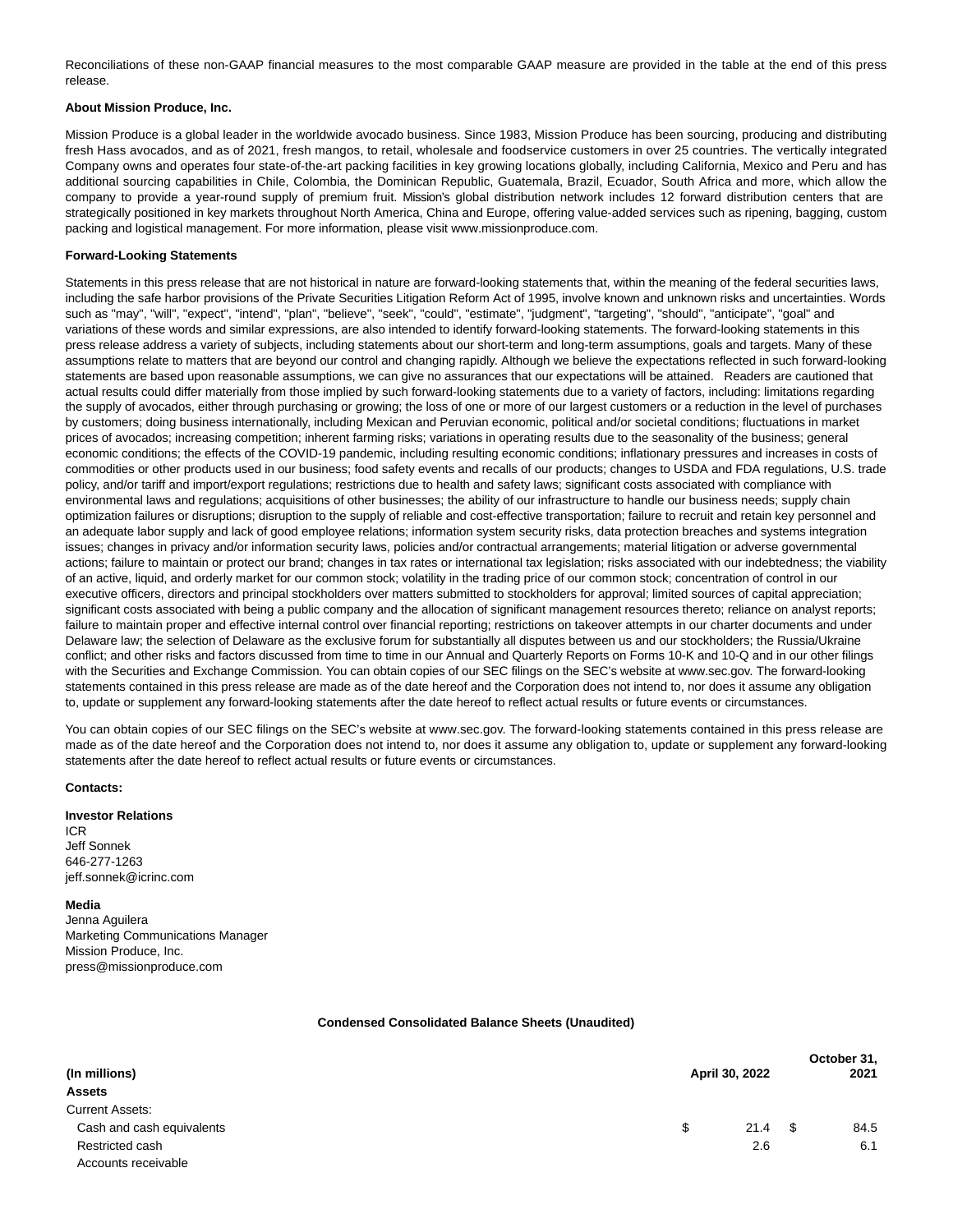| Trade, net of allowances                    | 102.9       | 73.8        |
|---------------------------------------------|-------------|-------------|
| Grower and fruit advances                   | 4.4         | 0.6         |
| Miscellaneous receivables                   | 10.7        | 12.3        |
| Inventory                                   | 90.6        | 48.2        |
| Prepaid expenses and other current assets   | 7.8         | 11.6        |
| Loans to equity method investees            | 2.1         | 3.3         |
| Income taxes receivable                     | 12.6        | 6.7         |
| Total current assets                        | 255.1       | 247.1       |
| Property, plant and equipment, net          | 438.2       | 424.2       |
| Operating lease right-of-use assets         | 49.2        | 43.9        |
| Equity method investees                     | 52.8        | 52.7        |
| Loans to equity method investees            | 1.9         | 1.8         |
| Deferred income tax assets, net             | 7.7         | 7.6         |
| Goodwill                                    | 76.4        | 76.4        |
| Other assets                                | 19.5        | 19.8        |
| <b>Total assets</b>                         | \$<br>900.8 | \$<br>873.5 |
| <b>Liabilities and Shareholders' Equity</b> |             |             |
| Liabilities                                 |             |             |
| Accounts payable                            | \$<br>26.3  | \$<br>22.8  |
| Accrued expenses                            | 28.9        | 28.8        |
| Income taxes payable                        | 1.8         | 1.9         |
| Grower payables                             | 58.0        | 22.2        |
| Long-term debt-current portion              | 8.8         | 8.8         |
| Operating leases-current portion            | 3.9         | 3.6         |
| Finance leases-current portion              | 1.1         | 1.1         |
| <b>Total current liabilities</b>            | 128.8       | 89.2        |
| Long-term debt, net of current portion      | 150.7       | 155.1       |
| Operating leases, net of current portion    | 47.8        | 42.5        |
| Finance leases, net of current portion      | 1.7         | 2.2         |
| Income taxes payable                        | 3.1         | 3.5         |
| Deferred income tax liabilities, net        | 26.8        | 26.8        |
| Other long-term liabilities                 | 17.1        | 20.0        |
| <b>Total liabilities</b>                    | 376.0       | 339.3       |
| Total shareholders' equity                  | 524.8       | 534.2       |
| Total liabilities and shareholders' equity  | \$<br>900.8 | \$<br>873.5 |

# **Condensed Consolidated Statements of Income (Unaudited)**

|                                                       | <b>Three Months Ended</b> | April 30, | <b>Six Months Ended</b><br>April 30, |    |        |    |       |
|-------------------------------------------------------|---------------------------|-----------|--------------------------------------|----|--------|----|-------|
| (In millions, except for share and per share amounts) | 2022                      |           | 2021                                 |    | 2022   |    | 2021  |
| Net sales                                             | \$<br>278.1               | \$        | 234.7                                | \$ | 494.7  | \$ | 407.9 |
| Cost of sales                                         | 258.3                     |           | 207.6                                |    | 474.4  |    | 358.1 |
| Gross profit                                          | 19.8                      |           | 27.1                                 |    | 20.3   |    | 49.8  |
| Selling, general and administrative expenses          | 18.7                      |           | 16.3                                 |    | 37.4   |    | 30.9  |
| Operating income (loss)                               | 1.1                       |           | 10.8                                 |    | (17.1) |    | 18.9  |
| Interest expense                                      | (1.1)                     |           | (0.8)                                |    | (2.0)  |    | (1.7) |
| Equity method income (loss)                           | 0.3                       |           | (0.2)                                |    | 1.9    |    | 2.1   |
| Other income (expense)                                | 2.9                       |           | (0.3)                                |    | 4.5    |    | (0.3) |
| Income (loss) before income taxes                     | 3.2                       |           | 9.5                                  |    | (12.7) |    | 19.0  |
| Provision (benefit) for income taxes                  | 0.8                       |           | 2.1                                  |    | (1.7)  |    | 9.4   |
| Net income (loss)                                     | \$<br>2.4                 | \$        | 7.4                                  | \$ | (11.0) | \$ | 9.6   |
| Net income (loss) per share:                          |                           |           |                                      |    |        |    |       |
| Basic                                                 | \$<br>0.03                |           | 0.10                                 | \$ | (0.16) | \$ | 0.14  |
| <b>Diluted</b>                                        | \$<br>0.03                | \$        | 0.10                                 | \$ | (0.16) | \$ | 0.14  |

Weighted average shares of common stock outstanding: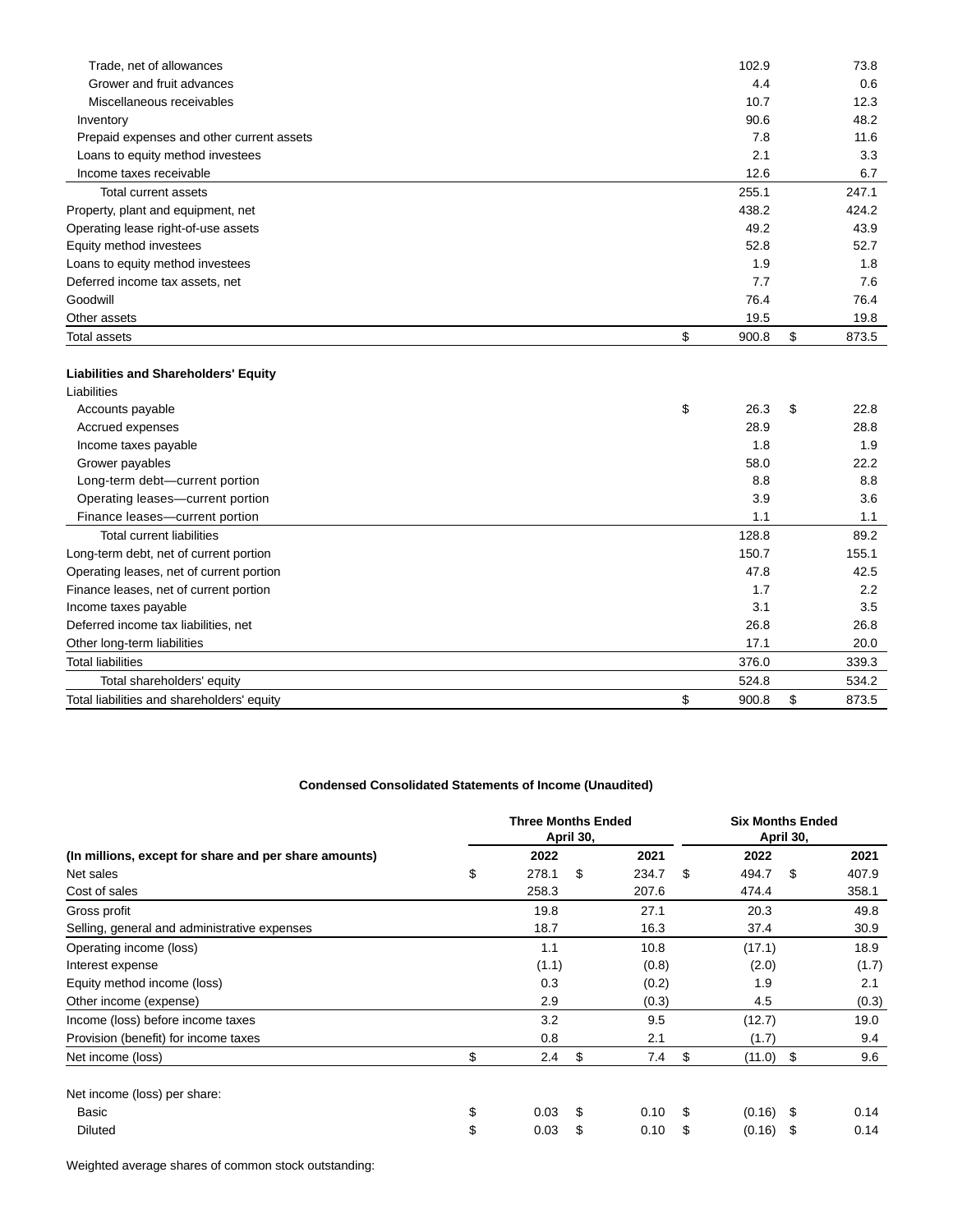| <b>Basic</b><br>. | 70.636.331<br>0.000.001    | 70<br>.560.287      | .633,888<br>70. | 70.555.528<br>70.55    |
|-------------------|----------------------------|---------------------|-----------------|------------------------|
| Diluted           | <b>70 693</b><br>100<br>᠇୵ | - -<br>.207<br>.459 | 70.<br>.633.888 | 70.027<br>.584<br>U.YZ |

# **Condensed Consolidated Statements of Cash Flow (Unaudited)**

|                                                                                      |     | <b>Six Months Ended</b> | April 30, |               |
|--------------------------------------------------------------------------------------|-----|-------------------------|-----------|---------------|
| (In millions)                                                                        |     | 2022                    |           | 2021          |
| <b>Operating Activities</b>                                                          |     |                         |           |               |
| Net (loss) income                                                                    | \$  | (11.0)                  | -\$       | 9.6           |
| Adjustments to reconcile net (loss) income to net cash used in operating activities  |     |                         |           |               |
| Provision for losses on accounts receivable                                          |     | 0.1                     |           | 0.1           |
| Depreciation and amortization                                                        |     | 10.1                    |           | 7.6           |
| Amortization of debt issuance costs                                                  |     | 0.2                     |           | 0.2           |
| Noncash lease expense                                                                |     | 2.5                     |           | $2.0$ (1)     |
| Equity method income                                                                 |     | (1.9)                   |           | (2.1)         |
| Stock-based compensation                                                             |     | 1.7                     |           | 1.5           |
| Dividends received from equity method investees                                      |     | 2.2                     |           |               |
| Losses (gains) on asset impairment, disposals and sales, net of insurance recoveries |     |                         |           | 0.3           |
| Deferred income taxes                                                                |     | (0.1)                   |           | 5.0           |
| Other                                                                                |     |                         |           | 0.3           |
| Unrealized gains on derivative financial instruments                                 |     | (3.0)                   |           | (0.3)         |
| Effect on cash of changes in operating assets and liabilities:                       |     |                         |           |               |
| Trade accounts receivable                                                            |     | (29.6)                  |           | (28.2)        |
| Grower fruit advances                                                                |     | (3.7)                   |           | (1.7)         |
| Miscellaneous receivables                                                            |     | 1.6                     |           | 1.1           |
| Inventory                                                                            |     | (40.7)                  |           | (27.5)        |
| Prepaid expenses and other current assets                                            |     | 0.9                     |           | $(0.1)$ $(1)$ |
| Income taxes receivable                                                              |     | (5.8)                   |           | (3.5)         |
| Other assets                                                                         |     | (0.1)                   |           | (4.7)         |
| Accounts payable and accrued expenses                                                |     | 7.3                     |           | 10.5          |
| Income taxes payable                                                                 |     | (0.5)                   |           | (0.9)         |
| Grower payables                                                                      |     | 36.4                    |           | 12.5          |
| Operating lease liabilities                                                          |     | (2.1)                   |           | $(1.2)$ $(1)$ |
| Other long-term liabilities                                                          |     | (1.5)                   |           | $(0.7)$ (1)   |
| Net cash used in operating activities                                                | \$  | $(37.0)$ \$             |           | (20.2)        |
| <b>Investing Activities</b>                                                          |     |                         |           |               |
| Purchases of property and equipment                                                  |     | (29.1)                  |           | (46.8)        |
| Proceeds from sale of property, plant and equipment                                  |     | 2.9                     |           | 2.3           |
| Investment in equity method investees                                                |     | (0.3)                   |           | (0.2)         |
| Loans to equity method investees                                                     |     |                         |           | (1.5)         |
| Loan repayments from equity method investees                                         |     | 1.0                     |           | 1.5           |
| Other                                                                                |     | (0.3)                   |           | (0.3)         |
| Net cash used in investing activities                                                | \$. | (25.8)                  | \$.       | (45.0)        |
| <b>Financing Activities</b>                                                          |     |                         |           |               |
| Borrowings on revolving credit facility                                              |     | 20.0                    |           |               |
| Payments on revolving credit facility                                                |     | (20.0)                  |           |               |
| Principal payments on long-term debt obligations                                     |     | (4.4)                   |           | (3.9)         |
| Principal payments on finance lease obligations                                      |     | (0.6)                   |           | (0.6)         |
| Net cash used in financing activities                                                | \$  | (5.0)                   | \$        | (4.5)         |
| Effect of exchange rate changes on cash                                              |     | (0.4)                   |           | 0.2           |
| Net decrease in cash, cash equivalents and restricted cash                           |     | (68.2)                  |           | (69.5)        |
| Cash, cash equivalents and restricted cash, beginning of period                      |     | 92.2                    |           | 127.0         |
| Cash, cash equivalents and restricted cash, end of period                            | \$  | 24.0                    | \$        | 57.5          |

**Summary of cash, cash equivalents and restricted cash reported within the condensed consolidated balance sheets:**

| Cash and cash equivalents | 21.4 \$ | 54.2 |
|---------------------------|---------|------|
| Restricted cash           |         |      |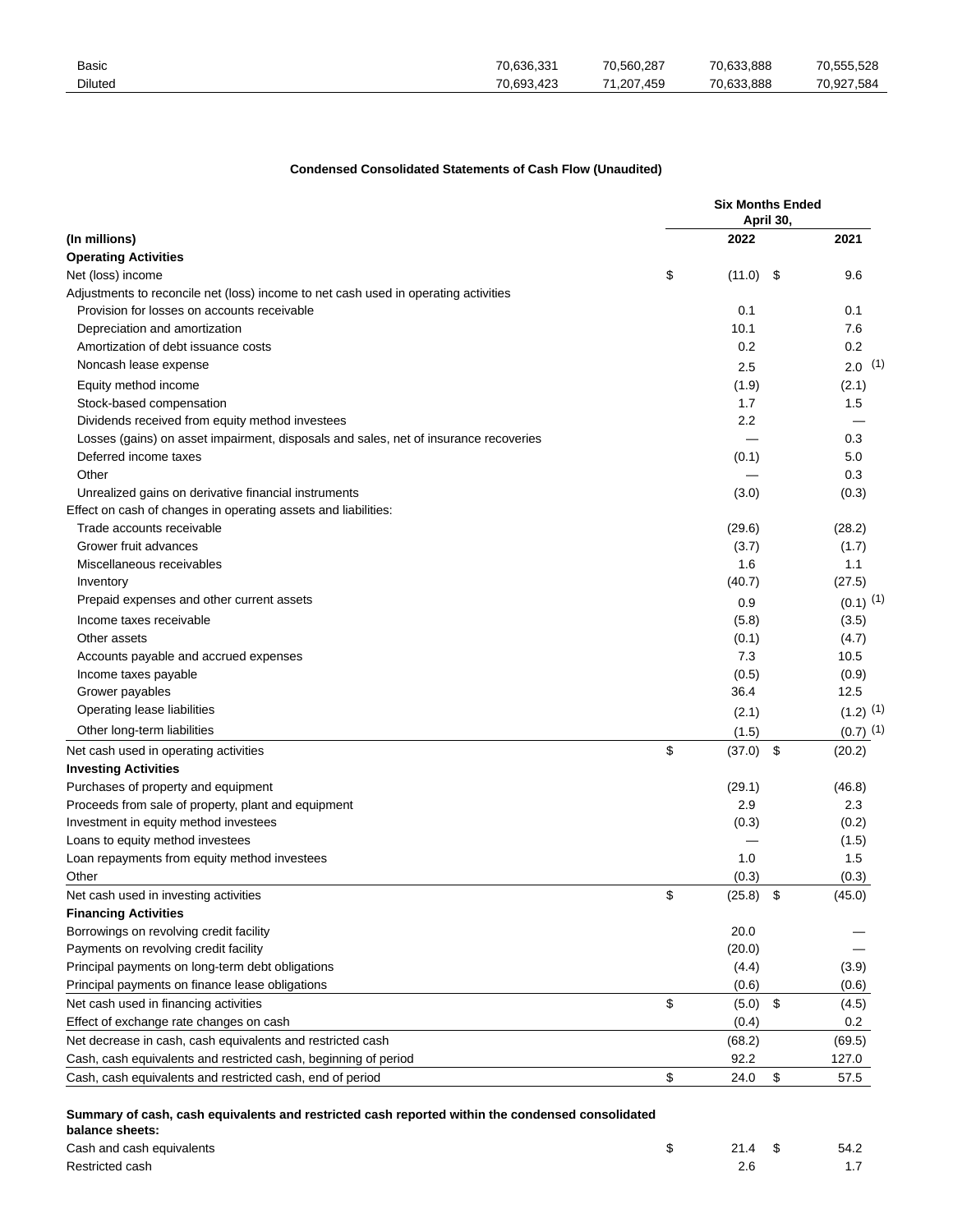| Restricted cash included in other assets                                                                 |      |      |
|----------------------------------------------------------------------------------------------------------|------|------|
| Total cash, cash equivalents, and restricted cash shown in the condensed consolidated statements of cash |      |      |
| flows                                                                                                    | 24 N | 57.5 |

(1) Prior period amounts differ from those previously reported due to the adoption of ASC 842, Leases, effective November 1, 2020, which was first presented in our annual report on Form-10K for the year ended October 31, 2021.

## **Reconciliation of Non-GAAP Financial Measures to GAAP (Unaudited)**

The following tables reconcile the non-GAAP measures "adjusted net income" and "adjusted EBITDA" to their comparable GAAP measures. Refer also to "Non-GAAP Financial Measures" earlier in this press release.

## **Adjusted net income**

|                                                             | <b>Three Months Ended</b><br>April 30, |       |     |       |     | <b>Six Months Ended</b><br>April 30, |    |       |  |  |
|-------------------------------------------------------------|----------------------------------------|-------|-----|-------|-----|--------------------------------------|----|-------|--|--|
| (In millions, except for per share amounts)                 |                                        | 2022  |     | 2021  |     | 2022                                 |    | 2021  |  |  |
| Net income (loss)                                           | \$                                     | 2.4   | S   | 7.4   | \$  | $(11.0)$ \$                          |    | 9.6   |  |  |
| Stock-based compensation                                    |                                        | 0.9   |     | 0.7   |     | 1.7                                  |    | 1.5   |  |  |
| Unrealized gains on derivative financial instruments        |                                        | (2.7) |     | (0.9) |     | (4.1)                                |    | (1.4) |  |  |
| Foreign currency (gain) loss                                |                                        | 0.4   |     | 1.2   |     | (0.1)                                |    | 1.8   |  |  |
| Asset impairment and disposals, net of insurance recoveries |                                        | (0.1) |     |       |     |                                      |    |       |  |  |
| Farming costs for nonproductive orchards                    |                                        | 0.3   |     |       |     | 0.8                                  |    |       |  |  |
| Noncapitalizable ERP implementation costs                   |                                        | 1.3   |     |       |     | 2.8                                  |    |       |  |  |
| <b>Transaction costs</b>                                    |                                        | 0.1   |     |       |     | 0.5                                  |    |       |  |  |
| Legal settlement                                            |                                        |       |     | 0.8   |     |                                      |    | 0.8   |  |  |
| Tax effects of adjustments to net income <sup>(1)</sup>     |                                        |       |     | (0.5) |     | (0.2)                                |    | (0.8) |  |  |
| Discrete tax adjustment for change in Peruvian tax rates    |                                        |       |     |       |     |                                      |    | 5.1   |  |  |
| Adjusted net income (loss)                                  |                                        | 2.6   | \$. | 8.7   | \$. | (9.6)                                | S  | 16.6  |  |  |
| Adjusted net income (loss) per diluted share                |                                        | 0.04  |     | 0.12  | S   | (0.14)                               | \$ | 0.23  |  |  |

(1) Tax effects are calculated using applicable rates that each adjustment relates to.

## **Adjusted EBITDA**

|                                                             |    | <b>Three Months Ended</b><br>April 30, |      | <b>Six Months Ended</b><br>April 30, |    |       |  |  |
|-------------------------------------------------------------|----|----------------------------------------|------|--------------------------------------|----|-------|--|--|
| (In millions)                                               |    | 2022                                   | 2021 | 2022                                 |    | 2021  |  |  |
| Marketing and Distribution adjusted EBITDA                  | \$ | 11.7<br>\$                             | 16.2 | 4.0<br>\$                            | S  | 29.9  |  |  |
| International Farming adjusted EBITDA                       |    | (2.5)                                  | 0.1  | (5.2)                                |    | (1.1) |  |  |
| Total reportable segment adjusted EBITDA                    |    | 9.2                                    | 16.3 | (1.2)                                |    | 28.8  |  |  |
| Net income (loss)                                           |    | 2.4                                    | 7.4  | (11.0)                               |    | 9.6   |  |  |
| Interest expense                                            |    | 1.1                                    | 0.8  | 2.0                                  |    | 1.7   |  |  |
| Provision (benefit) for income taxes                        |    | 0.8                                    | 2.1  | (1.7)                                |    | 9.4   |  |  |
| Depreciation and amortization                               |    | 5.6                                    | 4.0  | 10.1                                 |    | 7.6   |  |  |
| Equity method (income) loss                                 |    | (0.3)                                  | 0.2  | (1.9)                                |    | (2.1) |  |  |
| Stock-based compensation                                    |    | 0.9                                    | 0.7  | 1.7                                  |    | 1.5   |  |  |
| Legal settlement                                            |    |                                        | 0.8  |                                      |    | 0.8   |  |  |
| Asset impairment and disposals, net of insurance recoveries |    | (0.1)                                  |      |                                      |    |       |  |  |
| Farming costs for nonproductive orchards                    |    | 0.3                                    |      | 0.8                                  |    |       |  |  |
| Noncapitalizable ERP implementation costs                   |    | 1.3                                    |      | 2.8                                  |    |       |  |  |
| <b>Transaction costs</b>                                    |    | 0.1                                    |      | 0.5                                  |    |       |  |  |
| Other (income) expense                                      |    | (2.9)                                  | 0.3  | (4.5)                                |    | 0.3   |  |  |
| <b>Total adjusted EBITDA</b>                                | \$ | 9.2<br>S.                              | 16.3 | (1.2)<br>\$                          | \$ | 28.8  |  |  |

## **Segment Sales (Unaudited)**

|                   | <b>Marketing</b><br>and<br><b>Distribution</b> |  | International<br>Farming | <b>Total</b> |    | <b>Marketing</b><br>and<br><b>Distribution</b> |      | International<br>Farming | Total |
|-------------------|------------------------------------------------|--|--------------------------|--------------|----|------------------------------------------------|------|--------------------------|-------|
|                   | <b>Three Months Ended</b><br>April 30,         |  |                          |              |    |                                                |      |                          |       |
| (In millions)     | 2022                                           |  |                          |              |    |                                                | 2021 |                          |       |
| Third party sales | 273.7                                          |  | 4.4 $$$                  | 278.1        | \$ | 232.4                                          | \$.  | 2.3 <sup>5</sup>         | 234.7 |
| Affiliated sales  |                                                |  | 2.6                      | 2.6          |    |                                                |      | 2.0                      | 2.0   |